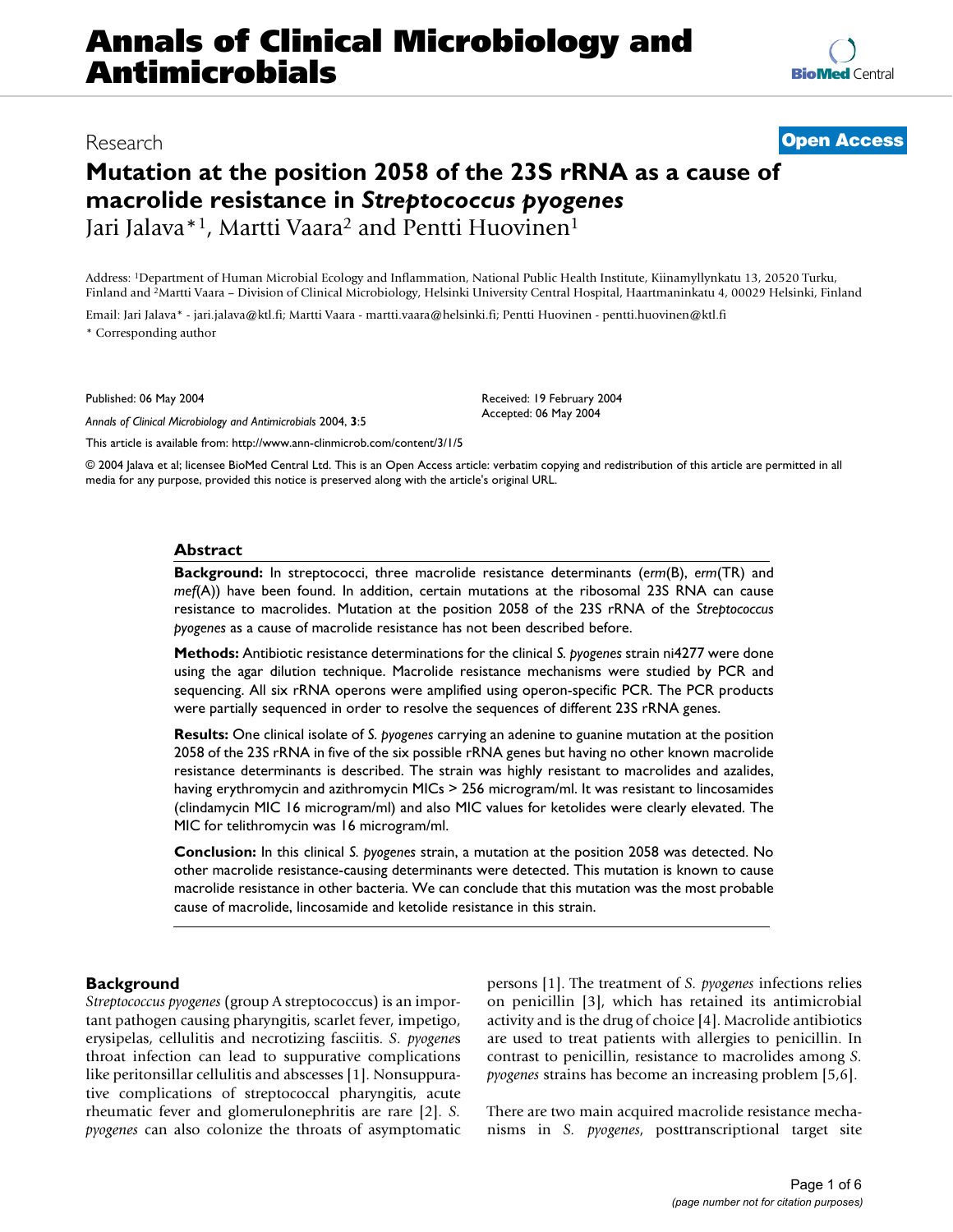modification and macrolide efflux [6]. Target site modification is mediated by erythromycin resistance methylase (*erm*) genes. In *S. pyogenes*, two different Erm methylases have been found. Erm(B) methylase encoded by the *erm*(B) gene belongs to the Erm(B) class of rRNA methylases, and causes resistance to macrolides, lincosamides and streptogramin B antibiotics, i.e. the  $MLS<sub>B</sub>$  type of resistance. Erm(TR) methylase belongs to the Erm(A) class of rRNA methylases, and also causes the  $MLS<sub>B</sub>$  type of resistance [7]. However, the type of resistance depends also on the expression type of the Erm methylase. *erm*(B) and *erm*(TR) genes of the inducible type usually cause resistance only to erythromycin and other 14- and 15 membered-ring macrolides but not to lincosamides and streptogramin B antibiotics [5]. After induction of the expression of the gene by sub-inhibitory concentration of erythromycin, these genes cause resistance also to lincosamides and streptogramin B antibiotics [8]. The other main acquired resistance mechanism, macrolide efflux, is mediated by *mef*(A) resistance genes [7]. *mef*(A) genes cause the M type of resistance, i.e. resistance against 14- and 15 membered-ring macrolides [9]. In addition to *mef*(A) mediated macrolide efflux, Giovanetti et al. [10] have demonstrated the presence of a putative novel efflux system, associated with *erm*(TR) gene in *S. pyogenes*. The gene or genes behind this erythromycin efflux system are not yet known.

Mutations at the ribosomal proteins (L4 and L22) and 23S rRNA are known to cause macrolide reistance in streptococci [11,12]. In *S. pyogenes*, mutations at the ribosomal protein L4 and a mutation at the position 2611 of the 23S rRNA as a cause of macrolide resistance have been described before [13,14]. In this work, we describe one clinical *S. pyogenes* strain resistant to macrolides, lincosamides, streptogramin B antibiotics (quinupristin) and telithromycin with none of the known acquired erythromycin resistance methylases or macrolide efflux pumps, but having a mutation at the position 2058 of the 23S rRNA. This mutation has not been described before to cause macrolide resistance in *S. pyogenes*.

# **Material and methods** *Bacterial strains*

Macrolide-resistant *Streptococcus pyogenes* strain ni4277 was isolated from a throat specimen in the clinical microbiology laboratory of the Helsinki University Central Hospital. Identification of the strain was based on the colony morphology and hemolysis on Blood Agar Base (Oxoid Ltd., Basingstoke, Hampshire, England) plate supplemented with 7,5% sheep blood as well as resistance to bacitracin (A/S Rosco, Taastrup, Denmark) and positive reaction in group A antigen test (Streptex ZL51, Murex Biotech Ltd., Dartford, England). The identification was further confirmed by sequencing the 23S rRNA genes (see results and discussion). *S. pyogenes* strain ATCC 700294, the whole genome of which has been sequenced, was purchased from the American Type Culture Collection and was used as a macrolide-susceptible control strain. Other bacterial strains with different macrolide resistance determinants were *Escherichia coli* with plasmid pJIR (*erm*(B)), *Staphylococcus simulans* 13044 with plasmid pPV142 (*erm*(C)), *E. coli* with plasmid pEM9592 (*erm*(A)), *S. pyogenes* A200 (*erm*(TR)), *S. pyogens* A569 (*mef*(A)) and *Staphylococcus epidermidis* A33 (*msr*(A)). These strains were used as positive controls in different PCRs [12].

# *MIC testing and phenotyping*

MIC testing was done using the agar-dilution technique [15]. The bacteria were cultured 20 hours in air at 35°C on Mueller-Hinton II (Becton Dickinson Microbiology Systems, Cockeysville, MD, USA) agar plates supplemented with 5% sheep blood. The antibiotics used were: clindamycin, josamycin, telithromycin, HMR3004 (Aventis Pharma, Romainville Cedex, France), azithromycin (Pfizer, Groton, CT, USA), quinupristin, spiramycin (Rhône-Poulenc Rorer, Vitrysur-Seine, France), erythromycin, lincomycin (Sigma-Aldrich Chemie, Gmbh, Steinheim, Germany). The double-disk method with erythromycin (diffusible content 78 µg) and clindamycin (diffusible content 25 µg) (Rosco Neo-Sensitabs, A/S Rosco, Taastrup, Denmark) discs was used for classification of macrolide resistance phenotypes. The disks were placed 15–20 mm apart on Mueller-Hinton II agar plates supplemented with 5% sheep blood. Bacteria were cultured 20 hours at 35°C. After incubation, blunting of the clindamycin zone of inhibition proximal to the erythromycin disk was interpreted to indicate inducible  $MLS<sub>B</sub>$ resistance. NCCLS breakpoints, if available, were used for interpretation of the MIC results [16].

# *PCR detection of macrolide resistance determinants*

The presence of macrolide resistance genes *erm*(B), *erm*(C), *erm*(A), *erm*(TR), *mef*(A) and *mrs*(A) were determined by PCR as described earlier [12]. Amplification of the six ribosomal RNA (rRNA) operons were done using long-range PCRs. Six different PCRs were needed for amplification of six different rRNA operons. The PCRs were identical except for the operon-specific primer. For each rRNA operon, there was one common primer, located at the beginning of the 23S rRNA molecule, and one operon-specific primer (table [1](#page-2-0)). To obtain high quality DNA for long-range PCR, bacterial cells were cultivated overnight in 10 ml of BHI broth (BD Bioscience, Sparks, MD, USA). Cells were collected by centrifugation and the DNA was isolated as described before [8]. Long-range PCRs were done using DyNazyme Ext DNA polymerase and the buffer supplied with the polymerase (Finnzymes OY, Espoo Finland). The reaction volume was 50 µl, containing 200 ng of the template DNA, 0,5 µM of operon-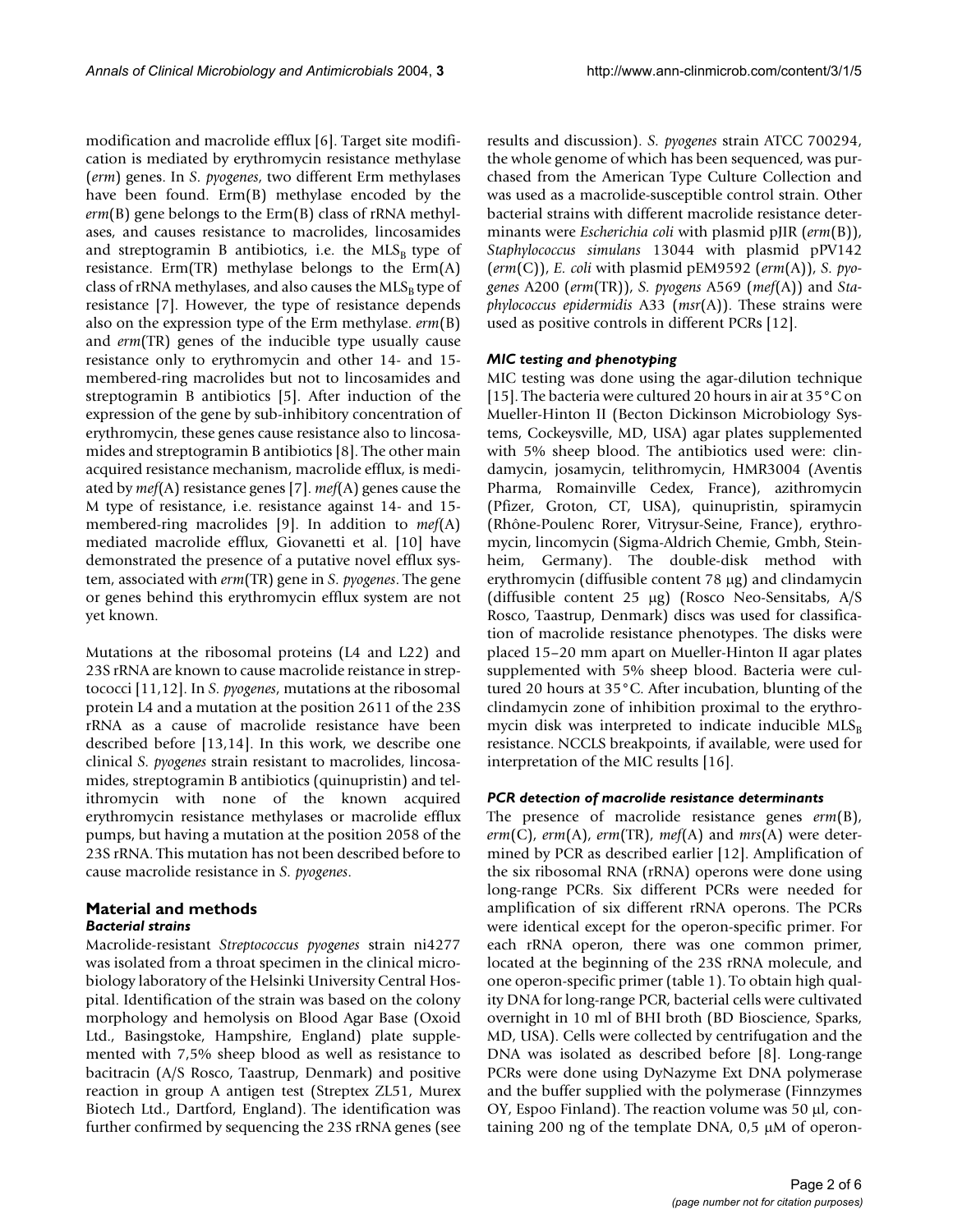| Primer              | Target gene    | <b>Position</b>             | Use        | Sequence $(5'-3')$              | <b>Reference</b> |
|---------------------|----------------|-----------------------------|------------|---------------------------------|------------------|
| 23Scom <sup>a</sup> | 23S rRNA       | $6 - 26b$                   | PCR/Seq    | AGTTAATAAGGGCGCACGGTG           | This work        |
| 23Sglc              | 23S rRNA genel | 1577119-157741 <sup>d</sup> | PCR/Seq    | AAGACGTATTGAAGCTTACTCTA         | This work        |
| 23Sg2c              | 23S rRNA gene2 | 22879-22857 d               | PCR/Seq    | AGCTACTTCCCGAACTGATGCAC         | This work        |
| 23Sg3 c             | 23S rRNA gene3 | 29128-29106 <sup>d</sup>    | PCR/Seq    | <b>GATAACCGTCTTCTTTCCCCTTT</b>  | This work        |
| 23Sg4 c             | 23S rRNA gene4 | 85192-85170 d               | PCR/Seq    | CATATTTCTAACACGGGCAGTAG         | This work        |
| 23Sg5 c             | 23S rRNA gene5 | 270607-270582 d             | PCR/Seq    | CACTGCCAAGCTATCTAAACGTA         | This work        |
| 23Sg6 c             | 23S rRNA gene6 | 1330037-1330059d            | PCR/Seq    | CAATTGAATAGCCTGCACGTTCG         | This work        |
| MS2 <sup>e</sup>    | 23S rRNA       | 550-573b                    | Sequencing | CGTGTGCCTACAACAAGTTCGAGC        | This work        |
| MS3 <sup>e</sup>    | 23S rRNA       | 573-550 <sup>b</sup>        | Sequencing | <b>GCTCGAACTTGTTGTAGGCACACG</b> | This work        |
| MS4 e               | 23S rRNA       | 1016-997b                   | Sequencing | <b>TTTCGACTACGGATCTTAGC</b>     | $[11]$           |
| MS5 <sup>e</sup>    | 23S rRNA       | 867-885b                    | Sequencing | <b>CTGTTTGGGTGAGGGGTCC</b>      | [11]             |
| MS6 <sup>e</sup>    | 23S rRNA       | 1424-1446 <sup>b</sup>      | Sequencing | <b>GGACGCAGTAGGCTAACTAAACC</b>  | This work        |
| MS7 <sup>e</sup>    | 23S rRNA       | 1446-1424b                  | Sequencing | <b>GCTTTAGTTAGCCTACTGCGTCC</b>  | This work        |
| MS8 <sup>e</sup>    | 23S rRNA       | 2021-2040b                  | Sequencing | <b>ACCTGCATCTTCACAGGTAC</b>     | [11]             |
| MS9 <sup>e</sup>    | 23S rRNA       | 1902-1921b                  | Sequencing | CGGCGGCCGTAACTATAACG            | [11]             |
| MSIOe               | 23S rRNA       | 2415-2437b                  | Sequencing | <b>GCCATCGCTCAACGGATAAAAGC</b>  | This work        |
| MSII <sup>e</sup>   | 23S rRNA       | 2437-2415b                  | Sequencing | <b>GCTTTTATCCGTTGAGCGATGGC</b>  | This work        |
| MSI2e               | 23S rRNA       | 2904-2880b                  | Sequencing | <b>TTGGATAAGTCCTCGAGCTATTAG</b> | $[11]$           |
| L <sub>4fu</sub>    | L <sub>4</sub> | 64481-64498c                | PCR/Seq    | <b>GCAAACACAGCTCCTAAG</b>       | This work        |
| L <sub>4rd</sub>    | L <sub>4</sub> | 65751-65734c                | PCR/Seq    | <b>CTGTGTAACGACCAACGC</b>       | This work        |
| L4f156              | L4             | 65074-65091c                | Sequencing | AACCGTTCAGCAGTATCA              | This work        |
| L4r444              | L4             | 65307-65290c                | Sequencing | <b>TGAAAGGCCTTCTACAGC</b>       | This work        |
| $L22-I$             | L22            | 67079-67098c                | PCR/Seq    | <b>GCAGACGACAAGAAAACACG</b>     | [11]             |
| $L22-2$             | L22            | 67500-67481c                | PCR/Seq    | <b>ATTGGATGTACTTTTTGACC</b>     | [11]             |

<span id="page-2-0"></span>**Table 1: PCR and sequencing primers**

a A PCR primer common to all 23S rRNA genes <sup>b</sup> Position in the 23S rRNA molecule (*E. coli* accession number 101695, numbering). <sup>c</sup> rRNA operon spesific PCR primers, artificial numbering of the 23S rRNA genes of the *S. pyogenes* d Position in the *S. pyogenes* genome (accession number AE004092). e23S rRNA gene sequencing primers

specific primer and 0,5 µM of common 23S rRNA primer (table [1\)](#page-2-0), 3 U of the polymerase and 200 µM of each nucleotide. The MgCl<sub>2</sub> concentration was  $1,5$  mM. PCR conditions were as follows: 1 minute at 94°C (one cycle), 20 seconds at 94°C, 30 seconds at 58°C and 3 minutes at 72°C (35 cycles). Amplification was performed using a PTC-200 (MJ Research, Massachusetts, USA). The rRNA operon specific PCR primers were designed using Gene-Composer v. 1.1 [17] and the genome sequence of the *S. pyogenes* (accession number AE004092) strain SF370 (same as ATCC 700294) [18].

Amplification of the genes coding for ribosomal proteins L4 and L22 was done using DyNazyme DNA polymerase and buffer supplied with the polymerase (Finnzymes OY, Espoo Finland). The reaction volume was  $100 \mu l$ , containing 200 ng of the template DNA, 0,2 µM of each primer (table [1](#page-2-0)), 1 U of the polymerase and 200 µM of the each nucleotide. MgCl<sub>2</sub> concentration was  $1.5$  mM. PCR conditions were as follows: 1 minute at 94°C, 1 minute at 55°C and 1 minute at 72°C (35 cycles). Amplification was performed using the PTC-200.

#### *Sequencing of the 23S rRNA, L4 and L22 genes*

Sequencing was performed using an ABI Prism BigDye Terminator Kit (Applied Biosystems, Foster City, CA, USA) according to the manufacturer's instruction. Sequencing primers are presented in table [1](#page-2-0). Sequences were handled using Vector NTi software (InforMax Inc, Bethesda, MD, USA) and the GeneComposer software. Comparisons to bacterial genome sequences were done with the sequence similarity and homology searching tools (Proteomes & Genomes Fasta) using a www-interface to the European Bioinformatics Institute genome database [19].

Accession numbers for the 23S rRNA gene sequences of the strains ni4277 and ATCC 700294, submitted to the EMBL nucleotide sequence database are AJ544681 and AJ544682, respectively. Accession numbers for the genes coding for L4 and L22 proteins of the strains ni4277 are AJ544683 and AJ544684, respectively.

### **Results**

The *S. pyogenes* strain ni4277 was highly resistant to all macrolides and azalides. MICs were: erythromycin >256 µg/ml, spiramycin 64 µg/ml, josamycin 64 µg/ml, azi-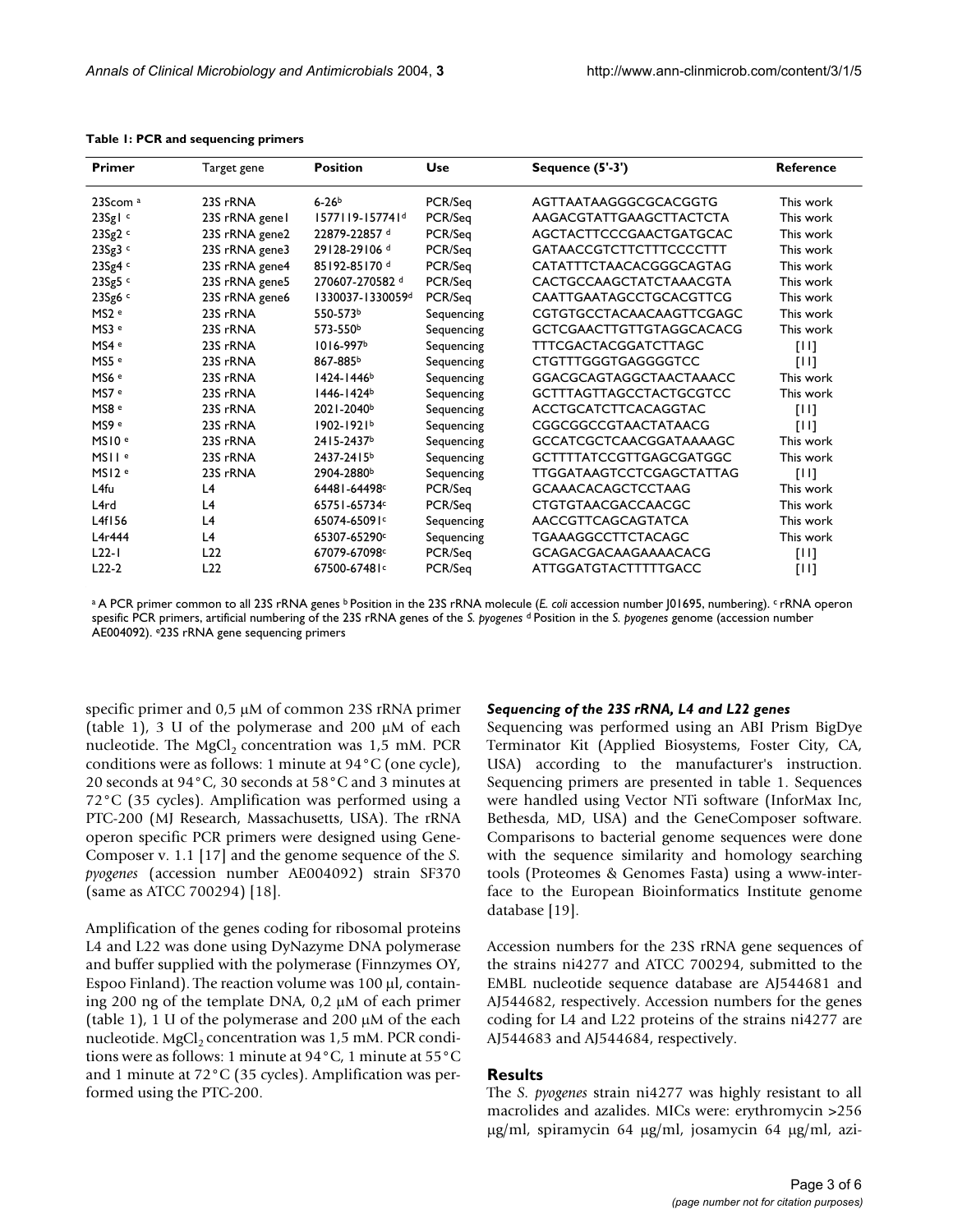thromycin >256 µg/ml. This strain had elevated MICs for ketolides (telithromycin MIC 16 µg/ml and HMR3004 MIC 4 µg/ml). At the moment, NCCLS does not have breakpoints for telithromycin [16]. However, the high MIC value suggests that this strain is resistant to telithromycin. It was also resistant to lincosamides (clindamycin MIC 16  $\mu$ g/ml and lincomycin MIC > 64  $\mu$ g/ml), and it showed elevated MIC for streptogramin B antibiotic, quinupristin MIC 4 µg/ml. When tested with the erythromycin-clindamycin double-disk method, the resistance phenotype in the strain ni4277 was non-inducible. The *S. pyogenes* strain ATCC 700294 was used as a macrolide susceptible control strain. The susceptibility of this strain was confirmed by MIC testing. MICs for various antibiotics were: erythromycin 0,063 µg/ml, spiramycin 0,25 µg/ml, josamycin 0,25 µg/ml, azithromycin 0,125 µg/ml, telithromycin 0,008 µg/ml, HMR3004 0,008 µg/ml, clindamycin 0,031 µg/ml, lincomycin 0,063 µg/ml and quinupristin  $0.25 \mu g/ml$ . Thus, the MIC values for macrolides, lincosamides, ketolides and quinupristin were much higher in the strain ni4277 than in the strain ATCC 700294. The strain ATCC 700294 has no macrolide resistance determinants in its genome. Neither has it known macrolide-causing mutations in the ribosomal proteins (L4 or L22) or 23S rRNA [18].

In *S. pyogenes*, three macrolide resistance determinants have been described thus far: *erm*(B), *erm*(TR) and *mef*(A) [6]. Using PCR conditions that gave positive results from positive control strains, none of these known macrolide resistance genes was found in the *S. pyogenes* strain ni4277. In addition, PCRs for macrolide resistance genes (*erm*(A), *erm*(C) and *msr*(A)), known to cause resistance in other gram-positive bacteria gave negative results, although PCRs from corresponding control strains were positive.

*S. pyogenes* has six operons coding for ribosomal RNA molecules [18]. Based on the genome sequence data, primers specific for each rRNA operon were designed (table [1\)](#page-2-0). In order to confirm the specificity of each operon-specific PCR, a short fragment of each PCR product was sequenced using the corresponding operon-specific primer. The sequences were compared to the genome sequence of *S. pyogenes*. These confirmations were done for macrolide-resistant strain ni4277 and for the strain ATCC 700294, the genome sequence of which is available [18]. These sequences confirmed that each operon specific PCR amplified a different ribosomal operon.

The operon-spesific PCRs were used to amplify all the six rRNA operons of the macrolide-resistant strain ni4277. Both DNA strands of the 23S rRNA genes of each six operons were sequenced using 23S rRNA specific sequencing primers (table [1](#page-2-0)). At least 2854 nucleotides between positions 52 and 2904 of the 23S rRNA gene (*E. coli*, accession number J01695, numbering) from each of the six 23S rRNA coding genes were sequenced. When the six 23S rRNA gene sequences of the different rRNA operons of the strain ni4277 were compared to each other, five of the genes were found to be identical. The remaining 23S rRNA gene differed from the other five genes in one position. All the five 23S rRNA genes had guanine residue at the position 2058 (*E. coli* numbering), whereas adenine residue was found at the corresponding position in the one operon. So, in five of the six 23S rRNA genes of the macrolide-resistant strain ni4277, there was adenine to guanine mutation at the position 2058. This mutation is known to cause macrolide resistance, for example, in *S. pneumoniae* [11]. The sequencing of all the six 23S rRNA genes of the strain ni4277 was done twice. Both times identical sequences were obtained from different operons (five operons with guanine at the position 2058 and one operon with adenine at the corresponding position).

Operon-specific PCRs were also used to amplify 23S rRNA genes of the macrolide-susceptible control strain ATCC 700294. Both DNA strands of all the six 23S rRNA genes of this strain were sequenced. When the sequences (at least 2854 nucleotides between positions 52 and 2904) of these six 23S rRNA genes were compared to each other, they were found to be identical. All the six 23S rRNA genes of this macrolide-susceptible strain had adenine at the position 2058 (*E. coli* numbering). These sequences confirmed that the macrolide-susceptible strain ATCC 700294 has no known macrolide causing mutation at the 23S rRNA, and that the mutations found at the 23S rRNA genes of the strain ni4277 were not caused by a systematic sequencing error.

In addition to the difference at the position 2058 of the 23S rRNA, another difference between the 23S rRNA gene sequences of the macrolide-resistant strain ni4277 and the macrolide-susceptible strain ATCC 700294 was observed. At the position 2163 (*E. coli* numbering) there was a cytosine in all the six 23S genes of the strain ni4277, but thymine at the corresponding position in all the six 23S genes of the strain ATCC 700294. This position is not known to be linked to macrolide resistance [20].

Genes coding for ribosomal proteins L4 and L22 were sequenced, and the sequences were compared against complete genome sequences of *S. pyogenes* using Fasta. Comparisons showed that both ribosomal proteins of the strain ni4277 were identical to the published wild-type L4 and L22 sequences at the amino acid level [18]. No mutations known to cause macrolide resistance in *S. pyogenes* were found [13,14].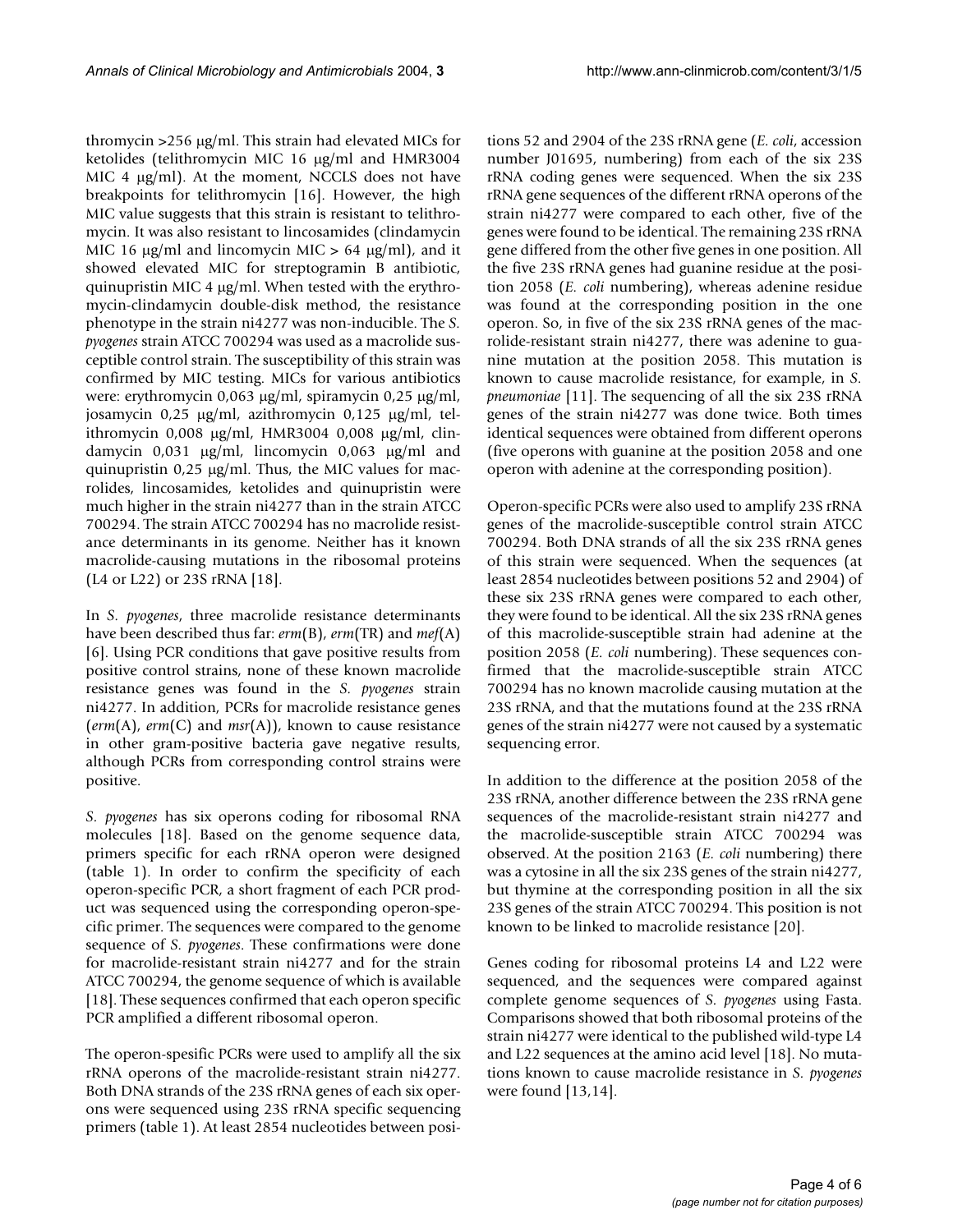# **Discussion**

We studied the presence of efflux pumps in the strain ni4277 by PCR. *mef*(A) or *mrs*(A) genes were not found. This does not exclude, a previously unknown efflux mechanism as the cause of resistance. However, the macrolide resistance phenotype in the strain ni4277 is not typical for efflux pumps, which are rather specific and do not cause resistance against all antibiotics that bind to 23S rRNA [9]. When compared to control strain ATCC 700294, the strain ni4277 had high MIC values for all macrolides, including 14- and 16- membered-ring macrolides, one azalide antibiotic, two different lincosamides, one streptogramin B antibiotic and two different ketolides. These antibiotics have different structures, but they all have common target site, the bacterial ribosome. All these antibiotics bind to or at least are in close contact with the 23S rRNA. So, most likely, target site modification rather than efflux mechanism is the cause of resistance in the strain ni4277.

The *S. pyogenes* strain ni4277 carries two mutations in the 23S rRNA genes (positions 2058 and 2163) when compared to the corresponding genes from a macrolide-susceptible *S. pyogenes* strain ATCC 700294. The other mutated position, 2058, is located at the very conservative part of the domain V of the 23S rRNA molecule. Adenine at the corresponding position can be found in 23S rRNA molecules of almost all bacteria [20,21]. The domain V and the adenine at the position2058 are known to be important for the binding of the macrolides to ribosomes. In bacteria, mutations at this position are always linked to the  $MLS<sub>B</sub>$  type of resistance or at least erythromycin resistance [20]. The macrolide resistance pattern of the strain ni4277 was of the  $MLS_B$  type. It was resistant to macrolides and clindamycin, and it had elevated MIC for streptogramin B (quinupristin) when compared to control strain ATCC 700294. In addition, the strain ni4277 had elevated MIC values for ketolides. In general, the phenotype of the strain ni4277 is very similar to the phenotype of *S. pyogenes* strains with constitutively expressed *erm*(B) methylase: highly resistant to all macrolides, lincosamides, resistant to streptogramin B antibiotics and, the most importantly, resistant to ketolides [5]. This phenotypic similarity supports our finding. If the adenine at the position 2058 is mutated, this mutation produces similar phenotype as if the adenine at the corresponding position were methylated. Erm(B) and erm(TR) methylases as well as other known erythromycin resistance-causing methylases are known to methylate adenine at the position 2058 in streptococci and in other bacteria [5,22]. In the strain ni4277 neither *erm*(B) gene nor any other methylase was found by PCR. Also, it is unlikely that a methylase would be the cause of the resistance in the strain ni4277, because the most of the target sites of the putative methylase were mutated. So the observed mutations at the position 2058 of the 23S rRNA genes are the most likely reason for  $MLS_B$  type of resistance and for elevated MICs for ketolides. The other mutated position 2163 is not evolutionary conserved. According to the Comparative RNA Web Site, 31,40%, 13,64%, 52,48% of the bacteria have adenine, cytosine or guanine at this position, respectively, indicating that variation at this position is a normal phenomenon among bacteria [21]. Nor is this position known to interact with macrolides or been associated with macrolide resistance [20]. So it is unlikely that mutation at the position 2163 is the cause of the macrolide resistance.

The strain ni4277 had elevated MICs for ketolides, when compared to the control strain ATCC 700294. Telithromycin MIC 16 µg/ml was so high, that although there are no breakpoints available for telithromycin, this strain is likely to be telithromycin resistant. This finding indicates that a *S. pyogenes* strain can become telithromycin resistant, without acquiring external genetic material. The previously described point mutation, cytosine to thymine, at the position 2611 of the 23S rRNA of *S. pyogenes* [14] does not result in telitromycin resistance. Based on our knowledge, this is the first description of a *S. pyogenes* strain with adenine 2058 to guanine mutation as a cause of macrolide resistance. This strain was isolated from a throat specimen. Thus, our finding also indicates that this kind of mutation in *S. pyogenes* 23S rRNA genes can arise in a clinical situation.

# **Conclusions**

Known acquired erythromycin resistance methylases or macrolide efflux pumps were not found in the *S. pyogenes* strain ni4277. The ribosomal proteins L4 and L22 in this strain were identical to corresponding genes of macrolidesusceptible *S. pyogenes* strain. The macrolide resistance phenotype of this strain was similar to that of other bacteria with adenine at the position 2058 modified or mutated. Based on this data we conclude that the detected mutation, adenine to guanine at the position 2058, in five of the six 23S rRNA-coding genes, was the most probable cause of macrolide resistance in the strain ni4277. Based on our knowledge, this is the first description of this mutation as the cause of macrolide, lincosamide and ketolide resistance in a clinical isolate of *S. pyogenes*.

#### **List of abbreviations**

MIC – minimal inhibitory concentration; erm – erythromycin resistance methylase; mef – macrolide efflux; rRNA – ribosomal RNA

# **Authors' contributions**

JJ carried out the MIC and molecular genetic studies. MV carried out the isolation and identification of the strain.